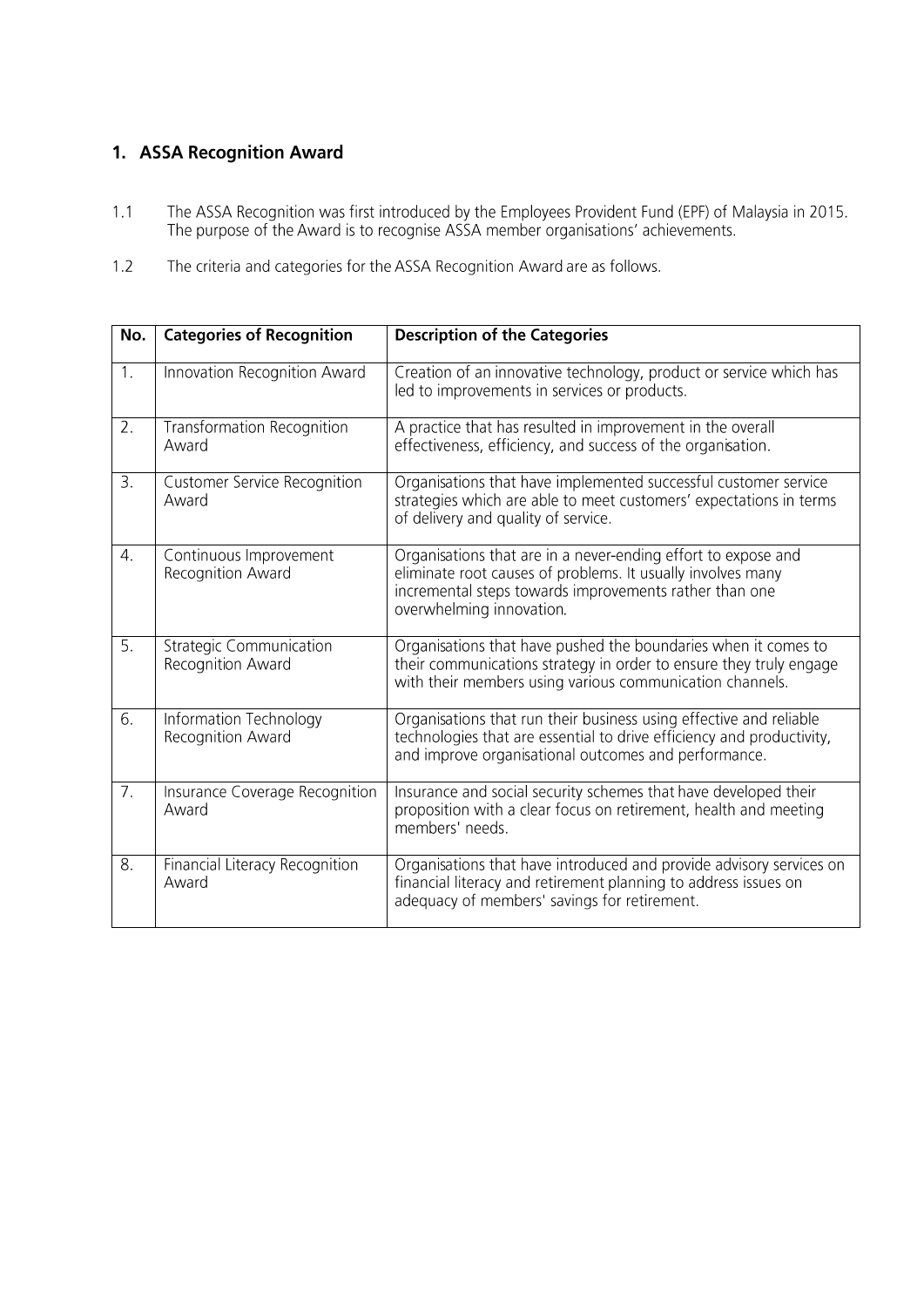The write-up should include the following:  $1.3$ 

## **WRITE UP TEMPLATE**

| <b>CATEGORY</b>                                            |                            | <b>Continuous Improvement Recognition Award</b>                                                                                                                                                                                                                                                                                                                 |
|------------------------------------------------------------|----------------------------|-----------------------------------------------------------------------------------------------------------------------------------------------------------------------------------------------------------------------------------------------------------------------------------------------------------------------------------------------------------------|
| <b>ORGANISATION</b>                                        |                            | <b>BPJS Kesehatan</b>                                                                                                                                                                                                                                                                                                                                           |
| <b>CONTACT</b><br><b>PERSON</b><br><b>NAME OF</b>          | $\vdots$<br>$\ddot{\cdot}$ | Widianti Utami<br>Suciati Mega Wardani<br>Lili Nugroho Dipura<br>One Stop Apps: Monitoring of Strategic Cooperation Implementation                                                                                                                                                                                                                              |
| <b>PROJECT</b>                                             |                            |                                                                                                                                                                                                                                                                                                                                                                 |
| <b>OBJECTIVE AND</b><br><b>NATURE OF</b><br><b>PROJECT</b> |                            | To monitor the output and the progress of strategic cooperation<br>implementation by using monitoring application tools (MONIKS)                                                                                                                                                                                                                                |
| <b>WHY IT</b><br><b>SHOULD BE</b><br><b>RECOGNISED</b>     |                            | BPJS Kesehatan is a national social security body mandated by Indonesia law<br>and regulation to cover health social security of all Indonesian citizen. The<br>coverage of BPJS Kesehatan per 1 October 2020 is 223. 017.311 members.                                                                                                                          |
|                                                            |                            | In the context of improving the quality of the implementation of the social<br>security program, BPJS Kesehatan can cooperate with government and non-<br>government institution.                                                                                                                                                                               |
|                                                            |                            | Cooperative relations are implemented in the field:<br>a. Service to participants and fulfilment of benefits<br>Increasing Human resources competency and quality<br>b.<br>Management of information systems<br>c.<br>Increasing public awareness and compliance to fulfil their obligations<br>d.<br>e. Other agrees upon cooperation                          |
|                                                            |                            | Cooperation relation are made in writing and can be stated in the form of<br>legal documents including memorandum of understanding and other<br>operational cooperation.                                                                                                                                                                                        |
|                                                            |                            | As of October 2020, 135 collaborations have been signed by BPJS Kesehatan<br>and various institutions both domestic and international. Monitoring of<br>cooperation was done manually before there was an application tool.                                                                                                                                     |
|                                                            |                            | The weakness of the manual monitoring system is the output and progress<br>implementation of cooperation will not be able to measure comprehensively.<br>By using application, all strategic partnership can be monitored in real time.                                                                                                                         |
|                                                            |                            | The regional office and the branch office will entry the progress of<br>cooperation implementation to the monitoring application tools (MONIKS)<br>continuously. This application is important to help head office monitor the<br>output of cooperation real time. This application is needed in providing<br>information for policy making of the institution. |
|                                                            |                            | This monitoring application is also used to measure the employee<br>performance. This application is able to provide the calculate output of the<br>employee performance.                                                                                                                                                                                       |